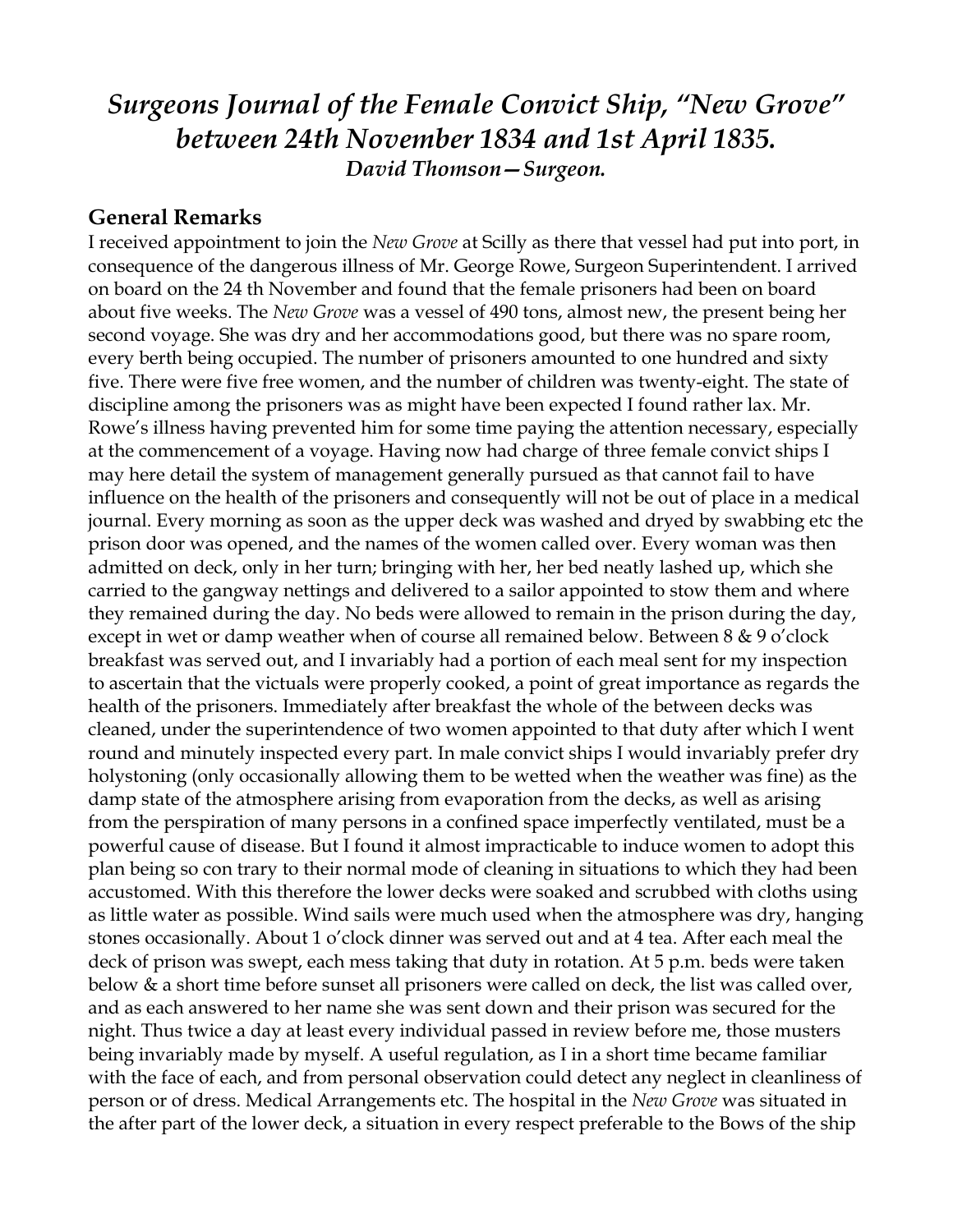where it was formerly placed. Ours occupied both sides, was large and airy & contained eight bed places and two cradles, a provision quite sufficient for the number of sick usually to be expected in a female convict ship. Three steady women were selected as nurses or attendants on the sick. I can suggest no alteration in the fitting of the hospital unless it be that the table supplied should be larger and have a rim or raised border around it to prevent articles from falling off from the motion of the ship, and that also the bulkhead, to which it is attached should be afitted to contain half a dozen quart bottles for containing mixtures in frequent use, but this alteration can be so easily done by the ship's carpenter on board that is hardly necessary to notice it. I constantly visited the sick twice a day at least, & generally much oftener, seldom omitting to administer medicines prescribed myself, and directing diet etc, the convict nurses requiring a watchful superintendence, to prevent the sick being neglected, or their other duties being carelessly performed. The weather during the whole voyage was generally fine and dry, and there was hardly one day on which the prisoners were prevented coming on deck during some part of it. The number of persons daily applying for medical assistance is in general considerable, especially at the commencement of the voyage. The change in the diet, in the habits of life, as regards to exercise, sea sickness, depression and anxiety of mind arising from their situation see all tend to predispose the body to disease. The most common of these morbid affections are those arising from a disordered state of the *Prima Via*, indicated by headache, febrile affection, bowels either constipated or loose, sickness, foul tongue etc. An emetic followed by a brisk purgative in general readily removes these complaints, unless they pass into regular fever or dysentery. These are by far the most frequent complaints on board, and are met with during the whole of the voyage, and cause much the greater part of the expenditure of medicine that takes place. These cases are in general of a short duration seldom continuing beyond one, two, or three days that a detailed account in a medical journal would be superfluous. I shall proceed to give a short account of the cases recorded in this journal. Several cases of fever occurred, these altho' attended with considerable debility and emaciation partook more of the nature of inflammatory than Typhus fever, as delirium hardly appeared, and from intensity of headache and excited state of the circulation, bleeding was resorted to with decided benefit. Of dysentery, a considerable number of cases occurred. These are more common towards the end of the voyage when the weather becomes very cold, and appear to arise from the obstructed perspiration. I always confine patients with dysentery (however mild) to bed and trust to purgative and diaphoretic medicines with diluents and appropriate diet to effect a cure. The women delivered of children on board amounted to five, they all had easy labours and recovered in a very short time. Two of the infants were still born and having been dead some days before delivery, probably partial separation of the placenta occasioned by slipping the foot in going up or down the ladders was the cause of these accidents. Of pneumonic inflammation, a considerable number of cases occurred, but there was nothing unusual in the symptoms or treatment. Diarrhoea among the very young children is of common occurrence and is of difficult cure, and the danger to life not small. This disease may be ascribed to the want of attention to the diet by the mothers. Infants at the breast thrive well, but from the period of weaning till they are four or five years old, they are much subject to diarrhoea inducing great debility, emaciation, fever and consequent danger. These young children were allowed a portion of fresh food prepared for convalescents and other persons in a state of debility, from prescribed meals and medical comforts. Only one case of long duration, or great severity